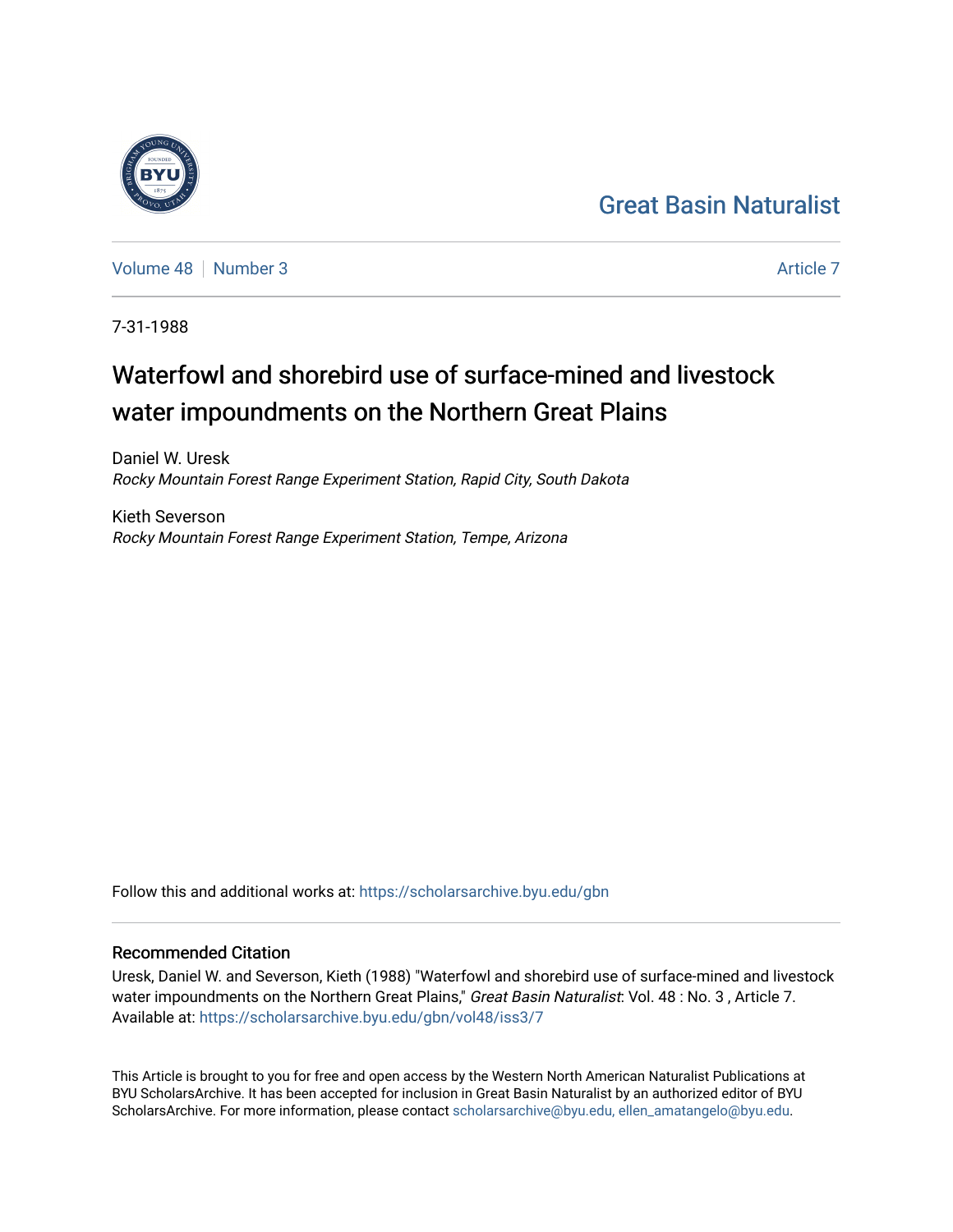### WATERFOWL AND SHOREBIRD USE OF SURFACE-MINED AND LIVESTOCK WATER IMPOUNDMENTS ON THE NORTHERN GREAT PLAINS

Daniel W. Uresk<sup>1</sup> and Kieth Severson<sup>2</sup>

Abstract —Cluster analysis and stepwise discriminant analysis were used to group waterfowl and shorebird use on water impoundments (bentonite, coal, livestock) on the Northern High Plains. Three bird-use categories—high, medium, and low—were delineated by these analytical procedures. Eleven physical, chemical, and biological parameters of impoundments were related to bird use; water area, nitrogen, and low basin slopes were found to be important parameters in estimating bird use on impoundments. Spring and summer were the best seasons for surveying waterfowl and shorebird water impoundment use.

Water impoundments created by mining activity provide habitat for waterfowl and shorebirds on the Northern Great Plains. An assessment of waterfowl use on natural wetlands and stock ponds was made by Ruwaldt et al. (1979). No such study has been done on strip-mine impoundments, although water quality and morphometry of strip-mine water areas examined in conjunction with this study on the same impoundments have been re ported by Hawkes (1978), Bjugstad et al. (1983), Rumble et al. (1985), and Rumble (1985). These parameters have not been previously related to waterfowl and shorebird use of impoundments, nor have management rec ommendations relating waterfowl and shorebird production to surface-mine impoundments been suggested.

Early studies on waterfowl production on the Northern Great Plains were conducted only on livestock impoundments (Bue et al. 1952, Smith 1953). Other studies have related waterfowl and shorebird use to habitat conditions (surface water available, submergent and emergent vegetation, amount of shoreline and shallow water) of lakes, and livestock, dugout, ephemeral, temporary seasonal, semipermanent, and permanent water impoundments (Beard 1953, Uhlig 1963, Patter son 1976, Kantrud and Stewart 1977, Ruwaldt et al. 1979, Mack and Flake 1980, Kaminski and Prince 1981, Rumble et al. 1985). The importance and value of these impoundments to waterfowl and shorebird production on the Northern Great Plains has been emphasized by Lokemoen (1973), Evans and Kerbs (1977),

Flake et al. (1977), Mack and Flake (1980), and Rumble and Flake (1983).

The purpose of this study was to determine waterfowl and shorebird use as related to bentonite clay, coal surface mine, and livestock watering impoundments; to identify impoundments characteristics that could in crease waterfowl and shorebird use; and to recommend management strategies.

#### Study Area AND Methods

The study areas were located in northeast ern Wyoming, western South Dakota, and western North Dakota. Four general areas were studied: (1) Colony, Wyoming; (2) Gascoyne. North Dakota; (3) Beulah, North Dakota; and (4) Firesteel, South Dakota. Seventeen coal surface-mine impoundments, 13 bentonite surface-mine impoundments, and 7 livestock ponds were selected for study. Impoundments were selected to represent a range of waterfowl and shorebirds in assigned use categories of low, medium, and high. Approximately one-half of the mine impoundments were distributed in low- and mediumuse categories based on observations of waterfowl and shorebirds, with seven live stock ponds in the high-use category.

Livestock impoundments were the oldest, averaging 41 years, with well-developed aquatic vegetation. They were designed with minimal disturbance to provide water for live stock and were constructed in rolling topography with dams across natural drainages. Coal mine impoundments averaged 25 years in age

<sup>&#</sup>x27;Rocky Mountain Forest and Range Experiment Station, Rapid City, South Dakota 57701 USA.

Rocky Mountain Forest and Range Experiment Station, Tempe, Arizona 85281 USA.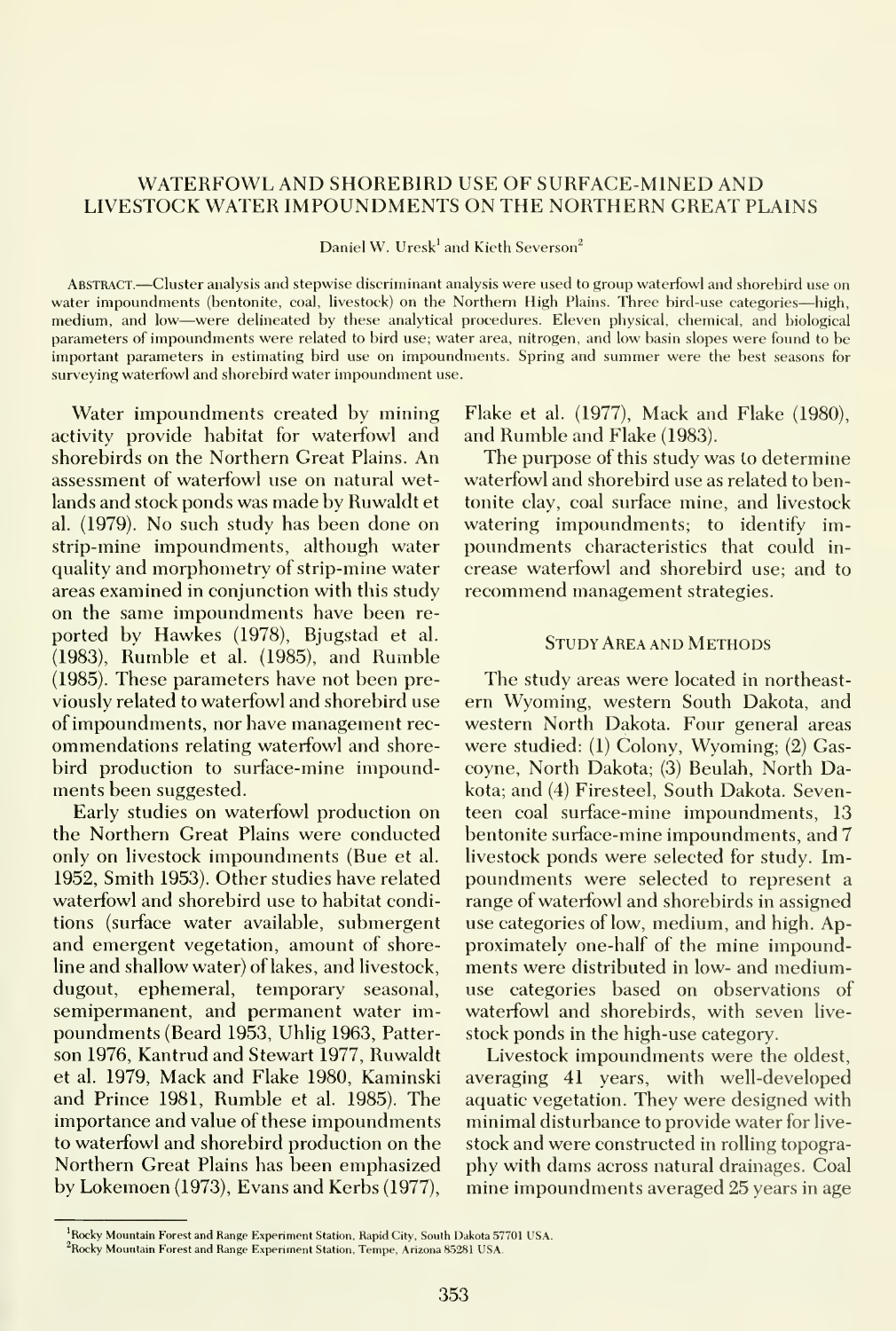|                                                   | Use class        |                    |                  |  |  |
|---------------------------------------------------|------------------|--------------------|------------------|--|--|
|                                                   | Low              | Medium             | High             |  |  |
| Number of ponds                                   | 17               | 3                  |                  |  |  |
| Age $(yr)$                                        | $29.7 \pm 3.9$   | $\pm$ 17.5<br>43.3 | 42               |  |  |
| Impoundment area (ha)                             | $2.4 \pm 0.2$    | 6.8 $\pm$ 4.0      | 14.9             |  |  |
| Pond volume $(m^3)$                               | $13546 \pm 1733$ | $28295 \pm 12441$  | 85350            |  |  |
| Water depth—max $(m)$                             | $5.0 \pm 0.1$    | $5.0 \pm 0.5$      | 2.0              |  |  |
| $\mathbf{X}$<br>(m)                               | $0.8 \pm 0.0$    | $0.8 \pm 0.0$      | 0.7              |  |  |
| Shoreline development <sup>1</sup>                | $1.74 \pm 0.09$  | $2.21 \pm 0.32$    | 2.82             |  |  |
| Percent shallow <sup>2</sup>                      | $20.0 \pm 1.2$   | $36.7 \pm 6.2$     | 59.0             |  |  |
| Percent slope $(+1 \text{ m}$ elev. to shoreline) | $38.9 \pm 6.01$  | $26.3 \pm 13.4$    | 11.0             |  |  |
| Plant density (stems/m <sup>2</sup> /yr)          | $500 \pm 104$    | $1428 \pm 380$     | $1928 \pm 216$   |  |  |
| Plant standing crop (kg/ha/yr)                    | $30864 \pm 6166$ | $37578 \pm 7375$   | $41691 \pm 3661$ |  |  |
| Nitrogen $(mg/1)$                                 | $0.37 \pm 0.01$  | $0.56 \pm 0.16$    | 1.31             |  |  |
| Phosphorus $(mg/I)$                               | $0.02 \pm 0.00$  | $0.07 \pm 0.06$    | 0.28             |  |  |

Table 1.Selected physical, chemical, and vegetative characteristics of ponds in each analysis group. Means and standard errors calculated from data included in Anderson et al. (1979) and Olson (1979).

and resulted from open-pit mining where soil overburden and coal were removed. These impoundments had steep banks below and above the water surface with minimal aquatic vegetation. Bentonite impoundments averaged approximately 12 years in age. These impoundments were generally steep on three sides, but where scrapers removed the bentonite, gradual slopes occurred on at least one side of the impoundment allowing for growth of aquatic vegetation. A detailed description of impoundments is provided by Anderson et al. (1979), Olson (1979), and Rumble et al.  $(1985).$ 

Waterfowl and shorebirds were sampled by species 25 times over seven seasons from 1976 to 1978 (two spring, two summer, three fall) on the 37 water impoundments. Within each season, three to seven successive surveys were conducted. All birds were observed, identified, and counted with the aid of spotting seopes and binoculars. Approximately 15 to 60 minutes was spent observing birds on each impoundment. In addition, measurements of 12 parameters were collected during the same period of bird observations and were compiled for 21 of the impoundments (Anderson et al. 1979, Olson 1979, Rumble et al. 1985, Rumble 1985): age of impoundment, basin area, impoundment volume, water depth, shoreline development, percent shallow (Lind 1974), percent slope (between the water line and  $+1$  m elevation), percent shallow water slope (between the waterline and the  $-1$  m elevation), plant density, plant standing crop, and nitrogen and phosphorus content of water (Table 1).

Waterfowl and shorebird data were averaged by impoundment types (mean birds/impoundment/observation) for cluster analysis (ISODATA) (Ball and Hall 1969). Cluster analysis was used to separate mean birds for spring, summer, and fall, with years combined. Stepwise discriminant analysis (Dixon 1983) was next used to estimate reliability of separations of cluster analysis ( $F$  to enter 4;  $F$ to remove 3.996). Kulzaynski's similarity index (Oosting 1956) and Spearman's rank order correlation  $(r_s)$  (Siegel 1956) compared species of birds among the three impoundment groups. All statistical inferences were made at  $\alpha = 0.05$ .

#### **RESULTS**

Waterfowl and shorebirds were separated into three significantly different use groups (Table 2): high bird use (158 birds/impoundment/observation,  $n = 1$ ), medium bird use (30 birds/impoundment/observation,  $n = 3$ ), and low bird use (3 birds/impoundment/observation,  $n = 33$ ). Numbers on impoundments during spring were greatest for highand moderate-use impoundments, while lowuse impoundments had greatest numbers during fall. All bentonite and all coal impoundments, except one, were in the low-use group. Livestock impoundments were in all three groups.

Mallards (Anas platyrhynchos), American Widgeons (A. americana), Pintails (A. acuta), and Blue-winged Teals (A. discors) were the most abundant of the 32 species observed on impoundments in the low-use class (Table 2).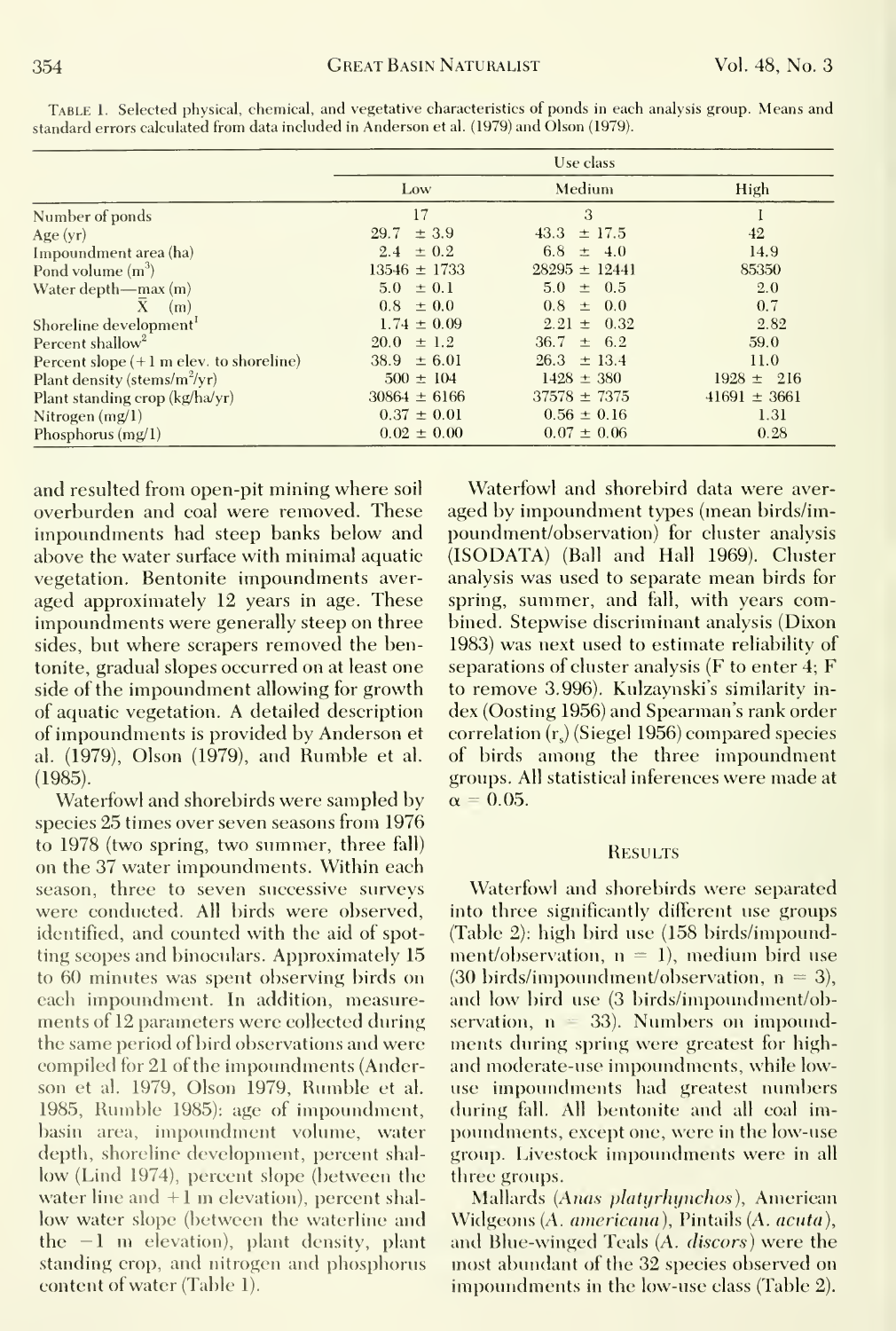Table 2. Average (± SE) number of birds per impoundment observed by species at <sup>a</sup> given time in three use classes<sup>1</sup> during spring, summer, and fall.

|                                   | Low use         |                                                 |                 | Medium use       |                 |                 | High use       |                |              |
|-----------------------------------|-----------------|-------------------------------------------------|-----------------|------------------|-----------------|-----------------|----------------|----------------|--------------|
|                                   | Spring          | Summer                                          | Fall            | Spring           | Summer          | Fall            |                | Spring Summer  | Fall         |
| <b>American Coot</b>              |                 | $0.06 \pm 0.03$ $0.06 \pm 0.03$                 | $0.05 \pm 0.03$ | $2.44 \pm 1.80$  | $2.39 \pm 1.89$ | $0.33 \pm 0.26$ | 28.83          | 31.67          | 80.23        |
| <b>American Widgeon</b>           | $0.40 \pm 0.22$ | $0.21 \pm 0.09$                                 | $0.39 \pm 0.19$ | $3.94 \pm 2.95$  | $1.56 \pm 1.39$ | $1.23 \pm 0.55$ | 9.50           | 6.67           | 15.31        |
| Bufflehead                        | $0.07 \pm 0.07$ | $\theta$                                        | $0.01 + 0.01$   | $0.39 \pm 0.24$  | $\overline{0}$  | $0.05 \pm 0.05$ | 2.67           | $\mathbf{0}$   | $\theta$     |
| <b>Blue-winged Teal</b>           |                 | $0.15 \pm 0.06$ $0.49 \pm 0.22$                 | $0.05 \pm 0.03$ | $1.22 \pm 1.22$  | $7.89 \pm 5.40$ | $1.23 \pm 0.69$ | 8.83           | 30.17          | 0.38         |
| Canada Goose                      | $\mathbf{0}$    | $\bf{0}$                                        | $\overline{0}$  | $\theta$         | $\theta$        | $\theta$        | 12.00          | $\theta$       | $\theta$     |
| Canvasback                        | $0.02 \pm 0.01$ | $\theta$                                        | $0.01 \pm 0.01$ | $3.61 \pm 1.30$  | $\overline{0}$  | $\overline{0}$  | 33.83          | 0.67           | 0.69         |
| Common                            |                 |                                                 |                 |                  |                 |                 |                |                |              |
| Goldeneye                         | $0.01 \pm 0.01$ | $\theta$                                        | $0.01 \pm 0.01$ | $\bf{0}$         | $\theta$        | $0.13 \pm 0.13$ | $\theta$       | $\theta$       | 0.31         |
| Common Loon                       | $\theta$        | $\theta$                                        | $\Omega$        | $\theta$         | $\theta$        | $0.03 \pm 0.03$ | $\theta$       | $\theta$       | $\theta$     |
| Common                            |                 |                                                 |                 |                  |                 |                 |                |                |              |
| Merganser                         | $0.07 \pm 0.04$ | $0.02 \pm 0.02$                                 | $\theta$        | $0.33 \pm 0.33$  | $\theta$        | $0.05 \pm 0.05$ | $\mathbf{0}$   | $\theta$       | $\mathbf{0}$ |
| Common Snipe                      | $0.01 \pm 0.01$ | $\Omega$                                        | $\Omega$        | $\Omega$         | $\Omega$        | $\theta$        | $\Omega$       | $\theta$       | $\Omega$     |
| Double-crested                    |                 |                                                 |                 |                  |                 |                 |                |                |              |
| Cormorant                         | $0.02 \pm 0.01$ | $\theta$                                        | $0.01 \pm 0.01$ | $0.61 \pm 0.61$  | $\theta$        | $0.05 \pm 0.05$ | $\theta$       | $\theta$       | 0.38         |
| <b>Eared Grebe</b>                | $\theta$        | $0.01 \pm 0.01$                                 | $\overline{0}$  | $0.78 \pm 0.78$  | $0.28 \pm 0.28$ | $0.03 \pm 0.03$ | 0.67           | 4.17           | 0.08         |
| Gadwall                           | $0.08 \pm 0.05$ | $0.10 \pm 0.09$                                 | $0.13 \pm 0.08$ | $0.89 \pm 0.89$  | $0.94 \pm 0.78$ | $1.59 \pm 0.86$ | 12.83          | 0.50           | 12.92        |
| <b>Great Blue Heron</b>           | $0.01 \pm 0.01$ | $0.04 \pm 0.02$                                 | $0.01 \pm 0.01$ | $0.11 \pm 0.11$  | $0.11 \pm 0.11$ | $0.03 \pm 0.03$ | $\mathbf{0}$   | 0.17           | 0.23         |
| Green-winged Teal $0.18 \pm 0.08$ |                 | $0.03 \pm 0.03$ $0.11 \pm 0.05$                 |                 | $2.50 \pm 1.25$  | $\theta$        | $2.31 \pm 0.47$ | 5.83           | 0.17           | 2.69         |
| <b>Horned Grebe</b>               | $0.01 \pm 0.01$ | $\theta$                                        | $\theta$        | $\theta$         | $\theta$        | $\overline{0}$  | $\theta$       | $\theta$       | $\theta$     |
| Hooded Merganser                  | $\overline{0}$  | $\Omega$                                        | $\Omega$        | $\theta$         | $\theta$        | $\theta$        | 0.33           | $\theta$       | $\theta$     |
| Killdeer                          |                 | $0.03 \pm 0.03$ $0.08 \pm 0.03$ $0.07 \pm 0.07$ |                 | $\Omega$         | $\theta$        | $0.10 \pm 0.07$ | $\theta$       | $\overline{0}$ | $\theta$     |
| Long-billed                       |                 |                                                 |                 |                  |                 |                 |                |                |              |
| Dowitcher                         | $\Omega$        | $\overline{0}$                                  | $\theta$        | $\Omega$         | $\Omega$        | $\Omega$        | 3.00           | $\theta$       | $\theta$     |
| <b>Lesser Scaup</b>               | $0.19 \pm 0.13$ | $\Omega$                                        | $0.14 \pm 0.06$ | $15.89 \pm 6.31$ | $\theta$        | $1.59 \pm 1.55$ | 30.67          | 0.17           | 0.31         |
| Lesser Yellowlegs                 | $\theta$        | $\Omega$                                        | $\Omega$        | $\overline{0}$   | $0.06 \pm 0.06$ | $\overline{0}$  | $\theta$       | $\theta$       | $\theta$     |
| Marbled Godwit                    | $\overline{0}$  | $0.10 \pm 0.10$                                 | $\overline{0}$  | $\Omega$         | $\theta$        | $\theta$        | $\theta$       | $\theta$       | $\Omega$     |
| Mallard                           | $1.04 \pm 0.23$ | $0.77 \pm 0.35$                                 | $1.32 \pm 0.45$ | $4.56 \pm 0.53$  | $7.67 \pm 7.12$ | 5.9<br>± 2.51   | 34.83          | 21.50          | 19.23        |
| Pied-billed Grebe                 | $\theta$        | $0.02 \pm 0.02$                                 | $0.02 \pm 0.01$ | $0.11 \pm 0.11$  | $0.17 \pm 0.17$ | $1.21 \pm 0.65$ | $\overline{0}$ | 2.33           | 1.08         |
| <b>Pectoral Sandpiper</b>         | $\theta$        | $0.01 \pm 0.01$                                 | $\theta$        | $\theta$         | $\Omega$        | $\theta$        | $\theta$       | $\overline{0}$ | $\theta$     |
| Pintail                           | $0.27 \pm 0.10$ | $0.13 \pm 0.07$                                 | $0.22 \pm 0.13$ | $1.17 \pm 0.23$  | $0.94 \pm 0.78$ | $1.64 \pm 1.41$ | 20.17          | 3.0            | 1.85         |
| <b>Ring-billed Gull</b>           | $\theta$        | $\boldsymbol{0}$                                | $0.01 \pm 0.01$ | $\theta$         | $\theta$        | $0.33 \pm 0.29$ | $\theta$       | $\theta$       | $\theta$     |
| Redhead                           | $0.01 \pm 0.01$ | $\theta$                                        | $0.06 \pm 0.06$ | $12.67 \pm 9.82$ | $0.06 \pm 0.06$ | $0.82 \pm 0.47$ | 6.33           | 0.50           | 3.31         |
| <b>Ring-necked Duck</b>           | $0.16 \pm 0.07$ | $\Omega$                                        | $0.07 \pm 0.07$ | $4.67 \pm 2.38$  | $\theta$        | $0.05 \pm 0.05$ | 8.00           | $\mathbf{0}$   | $\theta$     |
| <b>Ruddy Duck</b>                 | $0.01 \pm 0.01$ | $\theta$                                        | $\overline{0}$  | $1.44 \pm 1.20$  | $\theta$        | $\mathbf{0}$    | 9.00           | 1.00           | 1.31         |
| Sandhill Crane                    | $\overline{0}$  | $\Omega$                                        | $0.01 \pm 0.01$ | $\overline{0}$   | $\Omega$        | $\theta$        | $\theta$       | $\theta$       | $\Omega$     |
| Shoveler                          | $0.07 \pm 0.04$ | $0.14 \pm 0.11$                                 | $0.09 \pm 0.05$ | $0.50 \pm 0.29$  | $0.61 \pm 0.61$ | $0.23 \pm 0.23$ | 4.00           | 1.50           | 1.31         |
| <b>Snow Goose</b>                 | $\Omega$        | $\Omega$                                        | $\theta$        | $0.06 \pm 0.06$  | $\Omega$        | $\theta$        | $\theta$       | $\theta$       | $\theta$     |
| <b>Spotted Sandpiper</b>          | $\overline{0}$  | $0.01 \pm 0.01$                                 | $\theta$        | $\overline{0}$   | $\theta$        | $\overline{0}$  | $\theta$       | $\theta$       | $\theta$     |
| Unknown dabblers                  | $0.03 \pm 0.03$ | $0.04 \pm 0.02$                                 | $0.16 \pm 0.09$ | $\Omega$         | $0.22 \pm 0.22$ | $0.82 \pm 0.42$ | 5.50           | 2.50           | 4.23         |
| Western Grebe                     | $\overline{0}$  | $0.02 \pm 0.02$                                 | $0.01 \pm 0.01$ | $0.06 \pm 0.04$  | $\theta$        | $\theta$        | $\mathbf{0}$   | 0.17           | 0.08         |
| Whistling Swan                    | $\overline{0}$  | $\overline{0}$                                  | $0.01 \pm 0.01$ | $\mathbf{0}$     | $\overline{0}$  | $0.05 \pm 0.05$ | $\theta$       | $\overline{0}$ | $\theta$     |
| Willet                            | $\mathbf{0}$    | $\theta$                                        | $0.01 \pm 0.01$ | $\Omega$         | $\Omega$        | $0.05 \pm 0.05$ | 0.17           | $\theta$       | 0.23         |
| <b>Wood Duck</b>                  | $\theta$        | $\Omega$                                        | $\theta$        | $0.06 \pm 0.06$  | $\Omega$        | $\theta$        | $\theta$       | $\theta$       | $\theta$     |

<sup>1</sup>Low n = 33 ponds; medium n = 3 ponds; high n = 1 pond.

Mallards, Lesser Scaup (Aythya affinis), and Redheads (Aythya americana) were the most abundant of the 30 species observed in medium-use impoundments. In high-use impoundments, American Coot (Fulica americana), Mallard, American Widgeon, Gadwall (A. strepera), and Blue-winged Teal were the most abundant species. Fewer species were observed on the high-use impoundment (25). but greater densities were reported.

Similarities were all low, ranging from 4% to 24%, when bird species were compared among the three classes. This indicates that the number of species did not occur in similar proportions among impoundments. Rank order correlations of bird species were significant ( $P \leq .05$ ) among the three use classes. Correlations were: low vs. medium (.70), low vs. high  $(.51)$ , and medium vs. high  $(.78)$ . Bird abundance by species among classes was in the same relative rankings, indicating that the same population was available for all classes of ponds. Therefore, factors other than bird density influenced selection for certain impoundments.

Trends across use classes relative to the physical, chemical, and biological parameters given in Table 1 indicate that old, large, shallow impoundments with low basin slopes, irregular shorelines, and significant vegetation were favored by waterfowl. Nitrogen and phosphorus content of water was also greater in the high-use impoundments.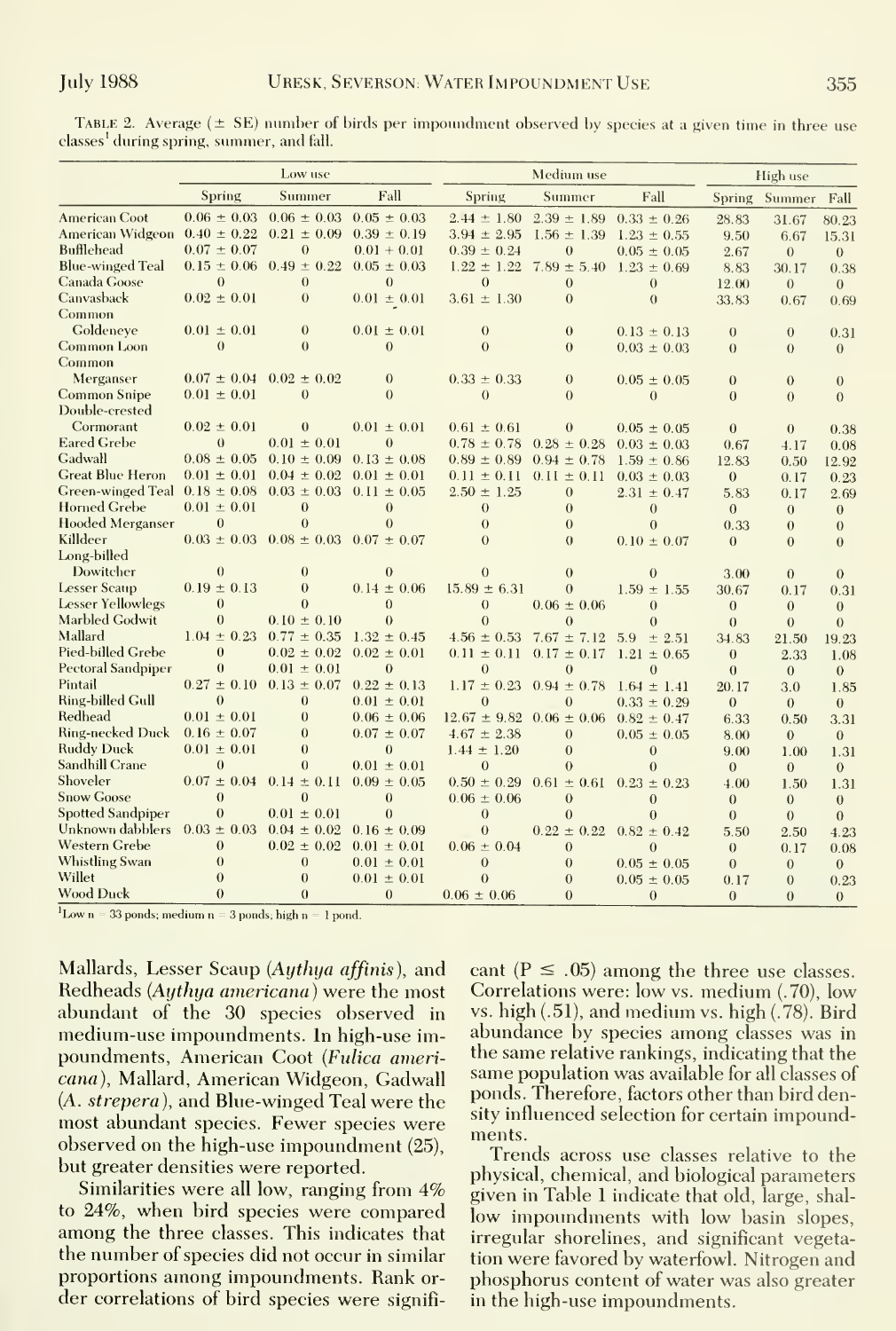The three seasons were subjected to dis criminant analysis on the medium and low groups, which showed spring and summer seasons as the most important in evaluating waterfowl and shorebird use on impoundments. These two seasons accounted for 93% of the variation. Discriminant analysis of lowand medium-use impoundments showed that impoundment area, nitrogen in water, and percent slope (+1 m elevation to shoreline) were important for bird use and accounted for 95% of the variation.

#### **DISCUSSION**

Thirty-seven impoundments (coal, bentonite, and livestock) were analyzed with multivariate techniques (ISODATA, discriminant analysis) as related to waterfowl and shorebird use. These analyses resulted in grouping 33 impoundments in low-, 3 in medium-, and <sup>1</sup> in high-use categories. ISODATA (cluster analysis) examines response patterns of all variables in waterfowl and shorebird data and separates the data into groups that are more meaningful for interpretation because of group homogeneity with minimum variances. Discriminant analysis examines groupings for significant separation and also includes vari ables which best separate groups. As a result of these multivariate techniques, the original classification and number of impoundments for low, medium, and high use by birds was different. Field observations, even with pre liminary data, are often too complex, and/or highly variable, to determine adequate sample size of impoundments in low- to high-use categories. Thus, when the complete data set with 25 sample periods over seven seasons was analyzed, a small number of impoundments resulted in medium- and high-use cate gories with multivariate techniques.

Species richness (number of species), which was higher on the low-use impoundments, primarily bentonite and coal, was 32, followed by medium- (30), and high- (25) use impoundments. However, total numbers (densities) of waterfowl and shorebirds showed opposite trends by impoundment grouping. Therefore, many researchers advocate that waterfowl and shorebird use of impoundments should be managed by criteria developed for high-use livestock impoundments (Smith 1953, Evans and Kerbs 1977, Flake et al. 1977, Lokemoen 1973, Mack and Flake 1980, Rumble and Flake 1983).

Average percent similarities were low when bird species were compared among the three classes of impoundments, indicating that selection for certain ponds occurred. Rank order correlations indicated that species and densities of waterfowl and shorebirds had a similar ranking in abundance among the three impoundment classes, which means that all ponds had the same opportunity of being selected for use.

Surface area of impoundments was an important criterion to consider for waterfowl and shorebirds in this study. Impoundments in our study ranged in size from 0.3 to 15 ha. Other studies (on impoundments that ranged in size from 0.4 to 9.5 ha) also reported that surface area was an important variable to consider for waterfowl (Smith 1953, Lokemoen 1973, Flake et al. 1977, Evans and Kerbs 1977, Rumble and Flake 1983). Lokemoen (1973) recommended that minimum pond size be 0.6 ha and largest be dictated only by to pography and economics of construction. The percent of the total impoundment area between the waterline and  $-1$  m elevation (percent shallow), and the submerged vegetation have been important for predicting waterfowl and shorebird use on impoundments (Rumble and Flake 1983). However, in our study the percent slope  $(+1 \text{ m}$  elevation to shoreline) was our important variable for estimating bird use on impoundments. Impoimdments with gently sloping shorelines and abundant vegetation in shallow water have greater densities of birds (Evans and Kerbs 1977).

Water nutrients are associated with in creased plant production. Lokemoen (1973) found that as nutrients increased, plant abundance increased, and so did waterfowl use. In this study nitrogen was an important variable. Aquatic vegetation and grassy shorelines are extremely important for waterfowl use and do influence waterfowl densities (Rumble and Flake 1983, Lokemoen 1973, Flake et al. 1977, Mack and Flake 1980). Generally, aquatic vegetation will develop in newly constructed impoundments within a short period of time, provided adequate shallow areas no deeper than <sup>1</sup> m are available. In some stripmine impoundments (coal and bentonite) aquatic productivity could possibly be increased with addition of nitrogen and phosphate fertilizers.